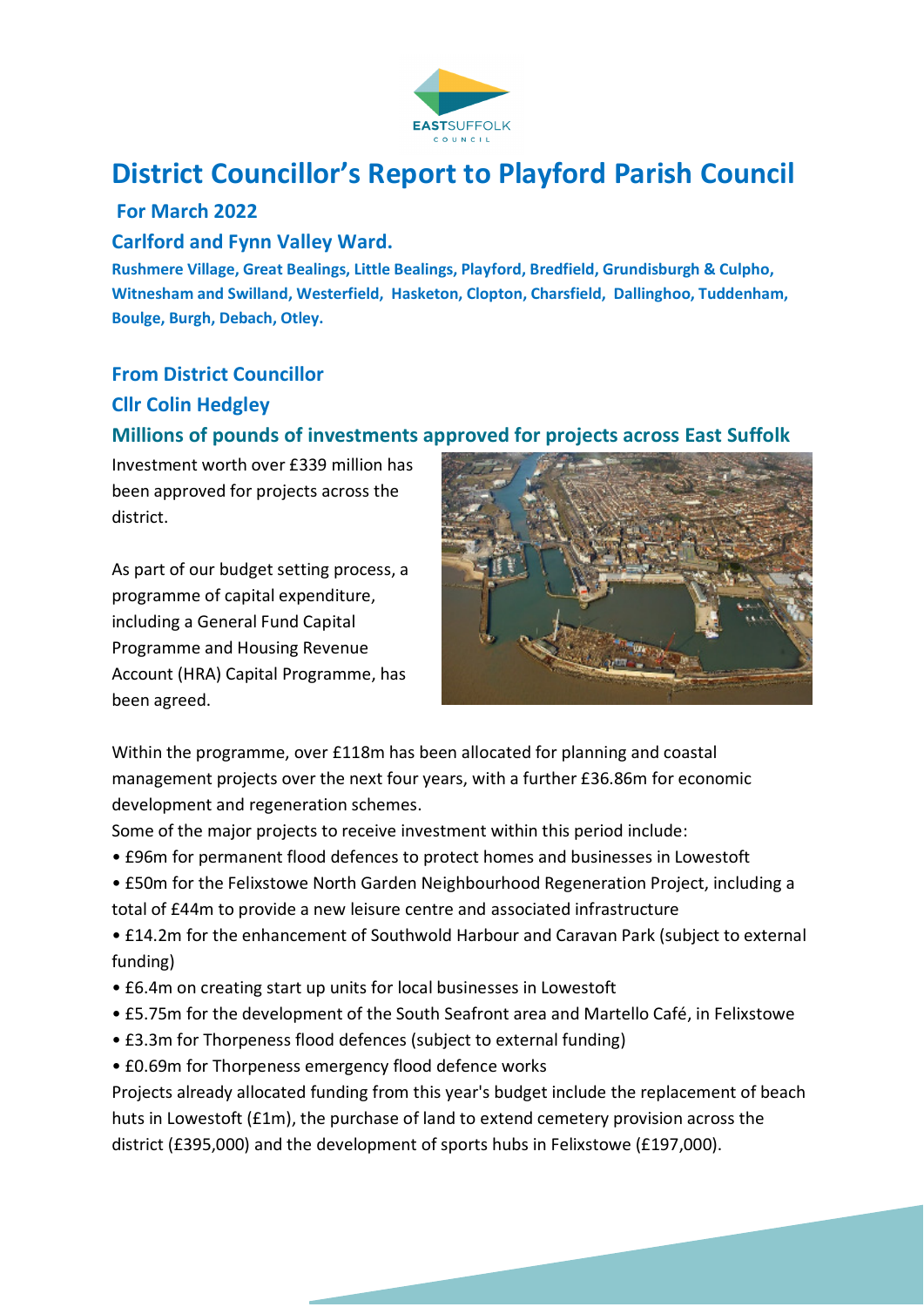

#### **Levelling Up White Paper announcement**

The first nine areas to be invited to agree new county deals have been announced as part of the Government's Levelling Up White Paper.

The areas invited to begin negotiations will be Cornwall, Derbyshire and Derby, Devon, Plymouth and Torbay, Durham, Hull and East Yorkshire, Leicestershire, Norfolk, Nottinghamshire and Nottingham, and Suffolk.

It is really pleasing that Suffolk is one of the nine areas to be chosen for a county deal. It offers significant possibilities in terms of addressing regional inequalities, maximising resources and ensuring greater accountability, here in Suffolk, for powers previously held in **Westminster** 

Naturally, we are committed to ensuring that any deal benefits East Suffolk and its residents, and we're now looking forward to further discussions with our partners and the Government to consider how a county deal can work for our communities. It's important that any deal contains a policy and funding mix which can make a real difference, and we eagerly await the full details of the White Paper.

# **Closure of second homes tax loophole**

We welcomed the announcement that a loophole which allowed some second home owners to avoid paying either council tax or business rates is to be closed.

The announcement comes as a result of a two-year campaign following an article in The Times which exposed the loophole of second home owners being able to register for business rates, then claiming relief by stating that their properties were available for let for 140 days each year but without actually having to let them.

Under tough new measures, effective from April 2023, those second home owners will have to prove that their holiday lets are being rented out for a minimum of 70 days each year in order to access small business rates relief, where they meet the criteria.

Holiday let owners will have to provide evidence such as the website or brochure used to advertise the property, letting details and receipts.

Properties will also have to be available to be rented out for 140 days per year to qualify for the relief.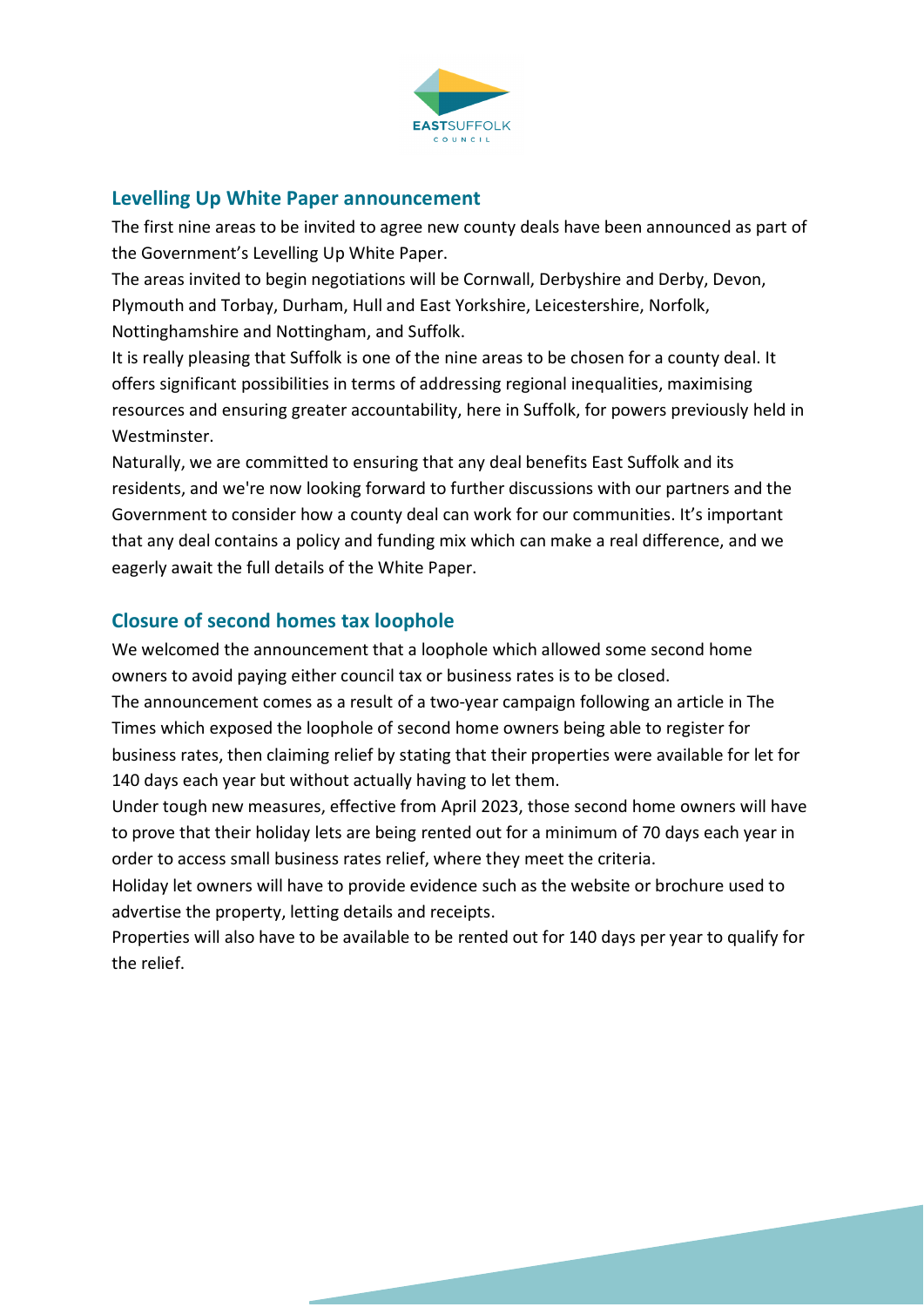

#### **Youth Voice is back!**

A scheme dedicated to involving young people in local issues which affect them is back and we want as many youngsters as possible to get involved and help make a real difference.

Youth Voice was designed to make it easier than ever for young people to share their thoughts and to see how these opinions can help shape their communities.

A new website has been created with a simple form



for young people to have their say and it will also be widely promoted in schools and via social media – including a dedicated Instagram account. This will be alongside Youth Voice 'collection boxes' which have previously been placed in a variety of locations and used successfully to develop new ideas.

Any information which is provided is then shared with organisations and key decision makers who can help address the issues raised and help make a real difference, such as local councillors, East Suffolk Community Partnerships, Suffolk Police and other key partners.

Anyone aged between 11 and 24, can share their thoughts online quickly and easily by filling out a short form at https://my.eastsuffolk.gov.uk/service/Youth\_voice

Youth Voice is also on Instagram now so young people can see how their feedback is helping to make real changes in local communities by following '**eastsuffolkyouthvoice**'.

The Communities Team is currently contacting sites, such as schools and youth clubs, which had 'Youth Voice collection boxes' installed prior to the pandemic to encourage them to reinstall these as the service relaunches.

# **Landmark building completed on Felixstowe's South Seafront**

As part of ongoing investment in Felixstowe's South Seafront, the development of a new iconic building has now been completed, bringing a new exciting resort experience one step closer.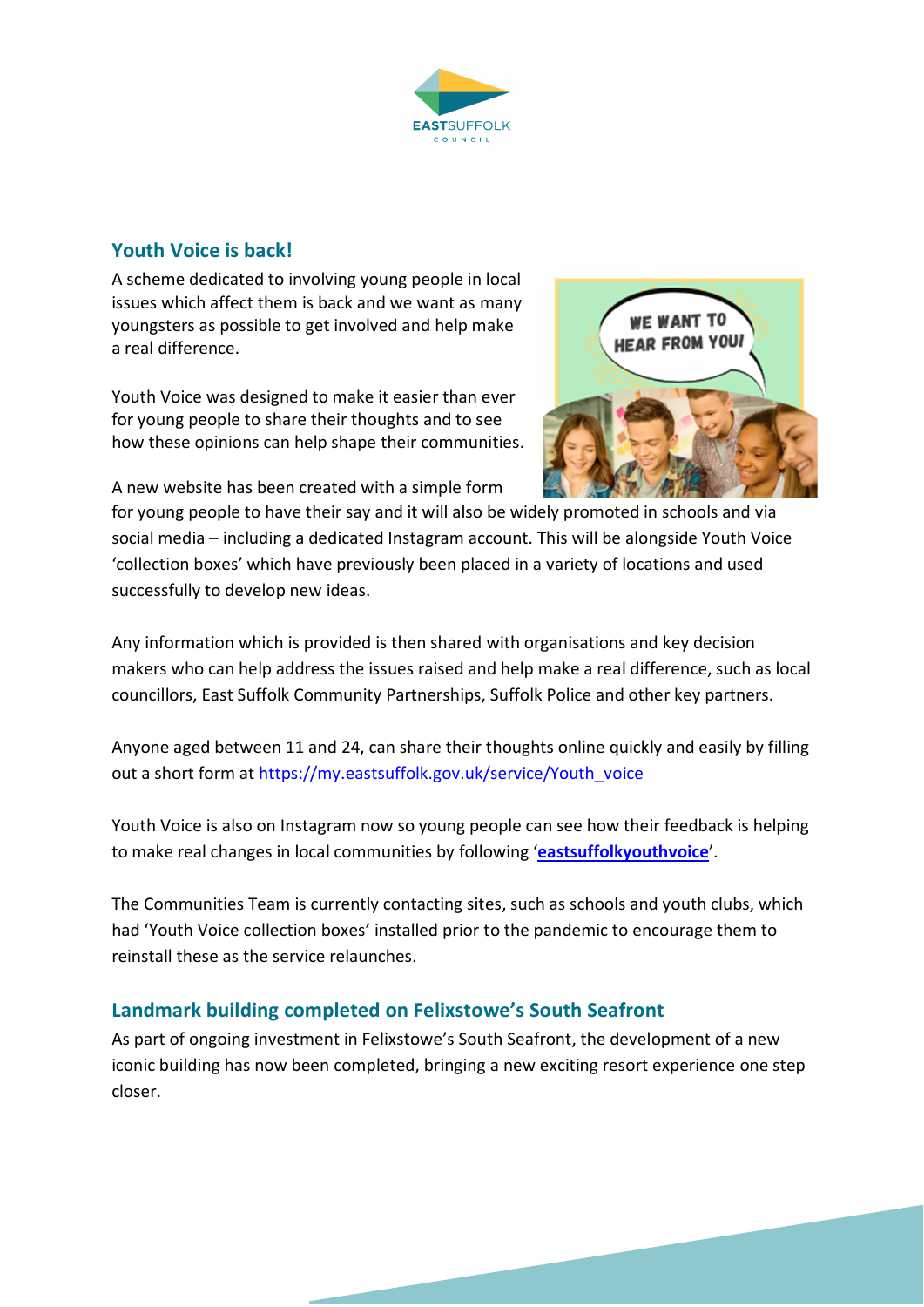



The building will house a new café named 'The Kitchen @ Felixstowe', run by our operational partners, The Kitchen @ Group, who are currently carrying out the internal fit out which will include a bakery counter, contemporary brasserie type menu and unrivalled sea views.

Once completed, the café will play a key role in helping the town as it continues recovering from the impact of Covid-19,

attracting local people and visitors alike by offering indoor and outdoor dining with unspoilt views of the seafront. This will not only support tourism, but it will also help the economy by offering local employment opportunities, making the South Seafront an exciting place to visit, live, work and invest.

#### **Interactive tool allows public to monitor progress on delivering Local Plans**

An interactive online feature has been launched for the public to track progress on the implementation of the Suffolk Coastal and Waveney Local Plans. It includes a range of monitoring data covering housing, economy, retails, natural environments and many more topics and can be accessed at https://storymaps.arcgis.com/stories/dfbbb431cf6c44c88bc58975e59ce191

#### **Work begins on demountable flood gate**

Construction has begun on a demountable flood gate on the South Pier in Lowestoft as part of wider flood defence work, which will see the construction of glass floodwalls around the Royal Norfolk and Suffolk Yacht Club and the South Pier.

Having started on Monday 17 January 2022, construction will continue until March. Following a summer break to prevent disruption during the busy tourist season, work will then recommence in October 2022. The walls are due to be completed in spring 2023.

# **Post Office conservation repairs has begun**

Conservation repairs to the façade of the Grade II listed former Post Office on London Road North in Lowestoft, carried out as part of the Lowestoft Heritage Action Zones project, started on Monday 17 January 2022.

It was built as a central post office for the town and served to combine several of the more provincial post offices which existed across the town prior to the 1880s.

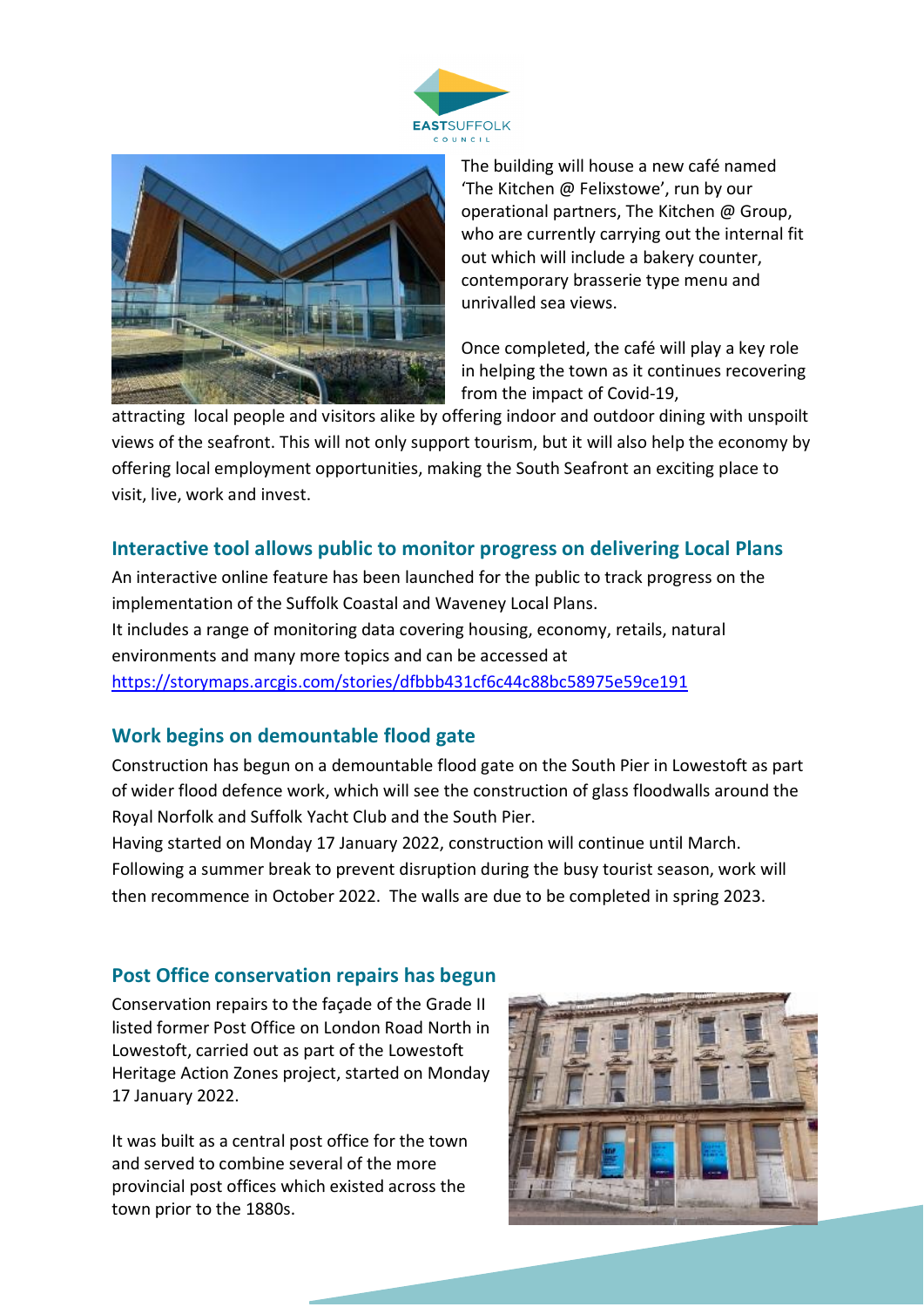

Planning and listed building consent has been approved for works to fix the roof, repair the windows, carry out conservation of stonework on the façade and reconfigure the ground floor windows to restore the entrance to the central bay of the building, as per the original design. This will incorporate repositioning the existing ramp which would greatly improve the appearance of the building.

These repairs will be funded through the London Road, Lowestoft High Street Heritage Action Zone, financed by Historic England and East Suffolk Council, delivered in partnership with Lowestoft Town Council and East Suffolk Building Preservation Trust.

# **Three fined for breaching planning enforcement notice**

Three people have been sentenced after pleading guilty to breaching an enforcement notice issued by the Council.

The enforcement notice related to the change of use of land, without planning permission, at Bridge Farm, Top Street, Martlesham, from a mixed use for agriculture and storage of cars and containers, to the storage of vehicles, containers, caravans, trailers, boats, digger buckets, lorry backs, bricks, building materials, pallets, wall insulation, scrap metal, metal drums, lorry trailers, rubbish, tyres, and other miscellaneous items not associated with agriculture.

Two of the defendants were each fined £2,000 and ordered to pay £1,500 in costs and a court surcharge of £190, while the third was fined £1,000 and ordered to pay £855 costs and a £100 court surcharge.

Read the full release with all the details at www.eastsuffolk.gov.uk/news/three-fined-forbreaching-planning-enforcement-notice/

# **Funding**

Some very worthwhile projects have received funding from your local councillors Colin Hedgley and Tony Fryatt this financial year:

- Singing Ducklings £475. (CH &TF)
- Womens Refuge £2000. (CH & TF
- Grundisburgh Playing Field £2000 (CH & TF)
- Grundisburgh New Village Hall Solar Panels £1000 (CH)
- Angela Cobbold Hall Little Bealings £400 (CH)
- Rushmere Village Hall £2000 (CH)
- Bealings Village hall £900 (CH)
- Grundisburgh School Verge Safety £1000 (CH)
- Riding for the Disabled £1000 (TF)
- Swilland &Witnesham Play equipment £1000 (TF)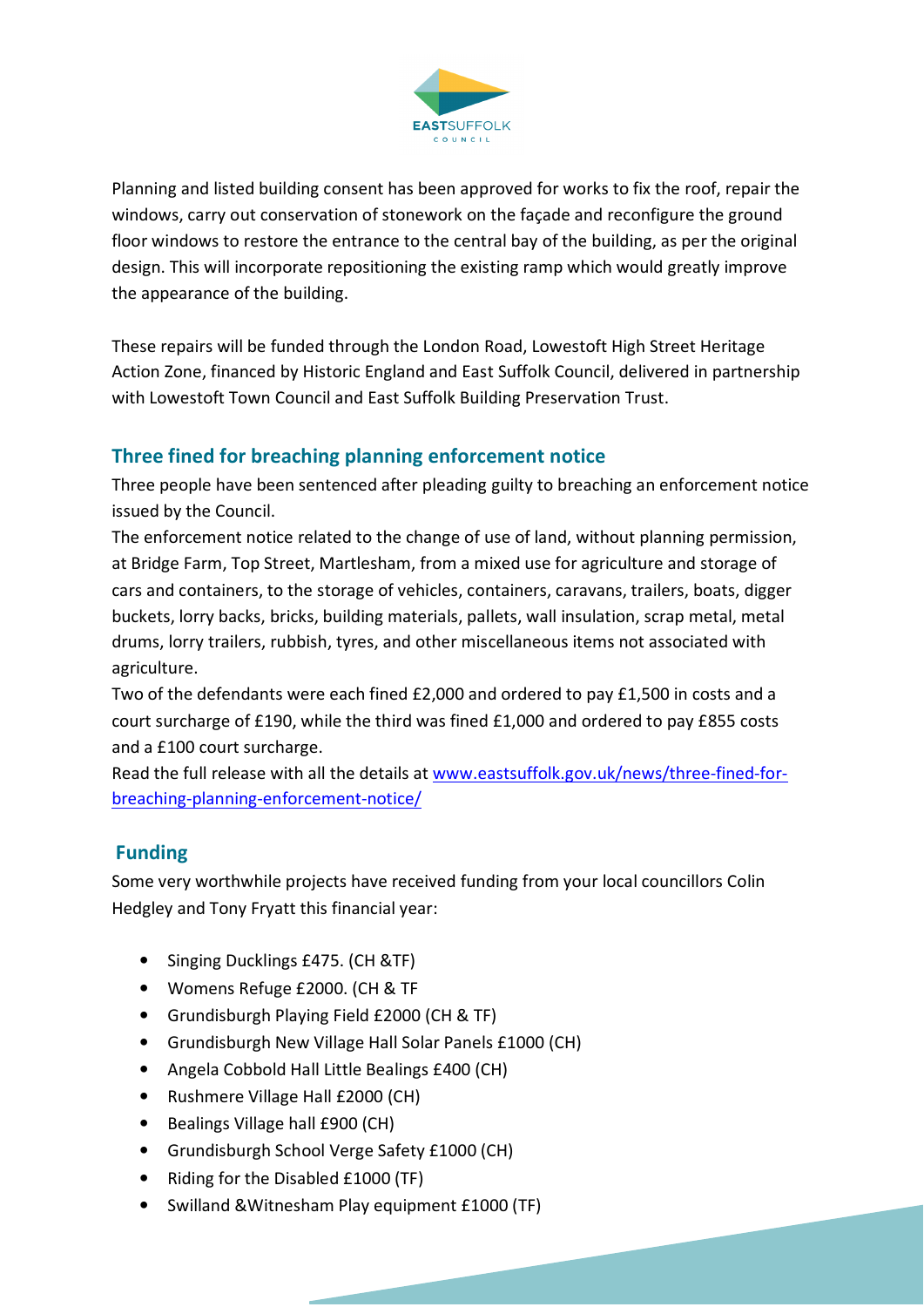

# **Recycling - Some questions and answers**

# **How is your recycling dealt with?**

(Press Cntrl then left click, in order to follow the link)

• https://www.suffolkrecycling.org.uk/learning-zone/where-recycling-goes

# **What Happens to the Content of my Recycling Bin?**

- When we recycle our household waste in East Suffolk this is only start of the process .
- Many people ask what happens to my recyclable materials? Upon collection, waste from our blue bin is taken to the Materials Recycling Facility (MRF) at Great Blakenham, operated by Biffa, where it is sorted and packed.
- For metals, 3,278 tonnes were recycled in the UK and 313 in Germany.
- For cardboard the result is more varied: only 389 tonnes were recycled in the UK, while 5,729 tonnes were sent to (in descending order) Turkey, Taiwan, India, China, Vietnam and Thailand. For paper, similarly, 5,770 tonnes were recycled in the UK while 16,427 tonnes went to India, China, Malaysia, Indonesia, Thailand and Vietnam.
- For plastics, 6,059 tonnes were recycled in the UK while Turkey and Romania took most of the remaining 2,000 tonnes.
- Figures are for last year (2020/21).
- This of course begs the question, why are we exporting so much and not recycling our own materials here? Is it because we do not have the industries in the UK that use these materials. And this leads us to the bigger issue of how all our decisions are interlinked to the world and yes decisions we make locally can have an impact in some far away county . These are global markets. Just think for a moment where most of our consumer goods are produced , in fact just look at where food is produced .
- Another question often asked is, how much of the material collected is used? Contaminants such as general rubbish, food, glass, cartons, textiles and even used nappies need either to be removed by hand, an unpleasant and potentially dangerous job, or sometimes the whole load has to be rejected. In 2020/21 13,000 tonnes of wrong material were put in Suffolk's household recycling bins, resulting in a contamination rate of 25%. This is bad for the environment and costly for taxpayers.
- Residents ask why glass isn't allowed in the blue recycling bin. Glass is the best item to recycle. Often when we talk about recycling, items are just downgraded into their